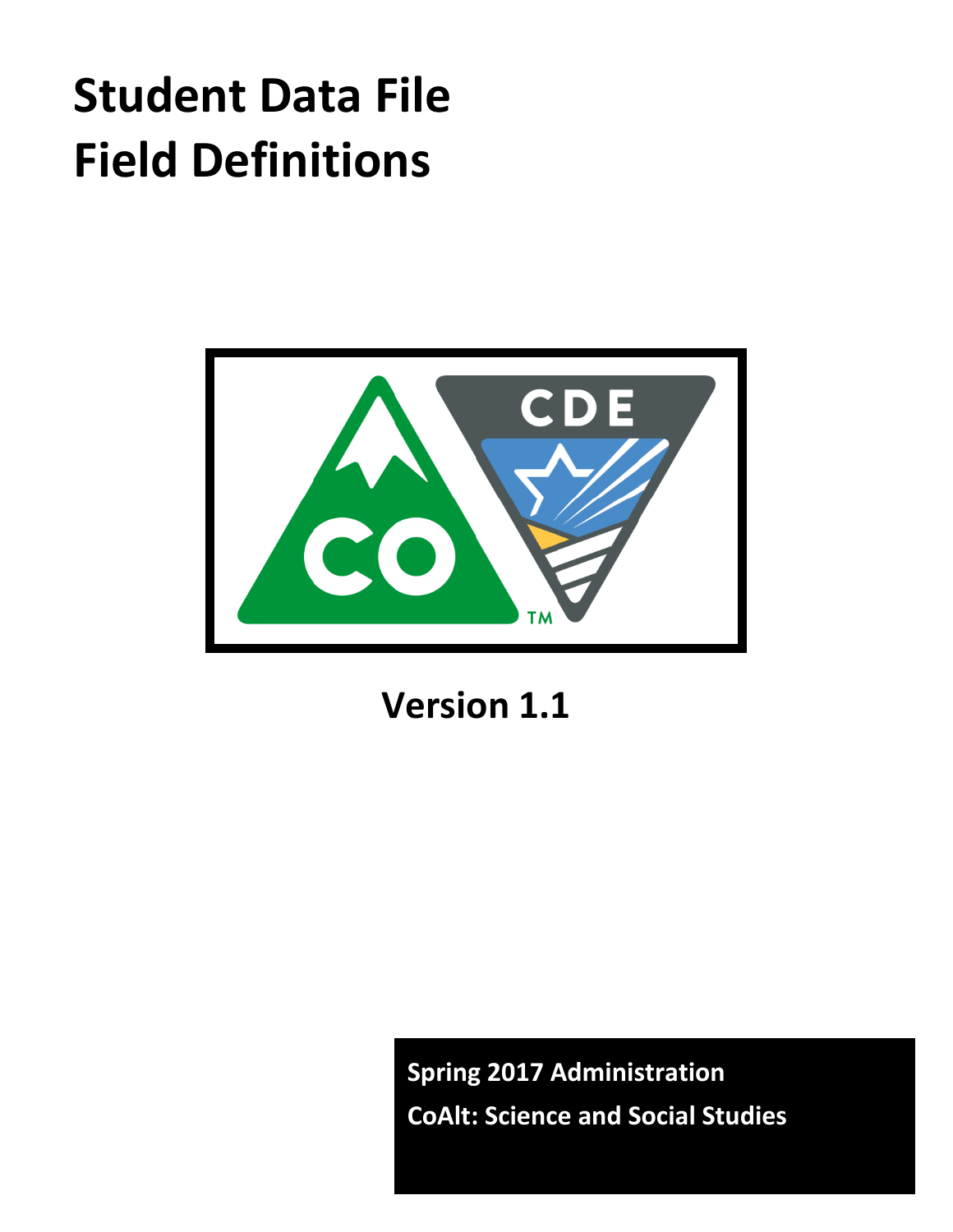

# **Document Revisions**

| <b>Revision Date</b> | <b>Version</b> | <b>Description</b>                                                     |
|----------------------|----------------|------------------------------------------------------------------------|
| 6/5/2017             | 1.0            | Initial Version                                                        |
| 10/20/2017           | 4.<br><b></b>  | Updates to Overall Performance Level field expected value descriptions |

If assistance is needed for CoAlt: Science and Social Studies, contact the Support Center at 888-687-4759 or **[cohelp@support.pearson.com](mailto:cohelp@support.pearson.com)**.

Copyright 2017, Pearson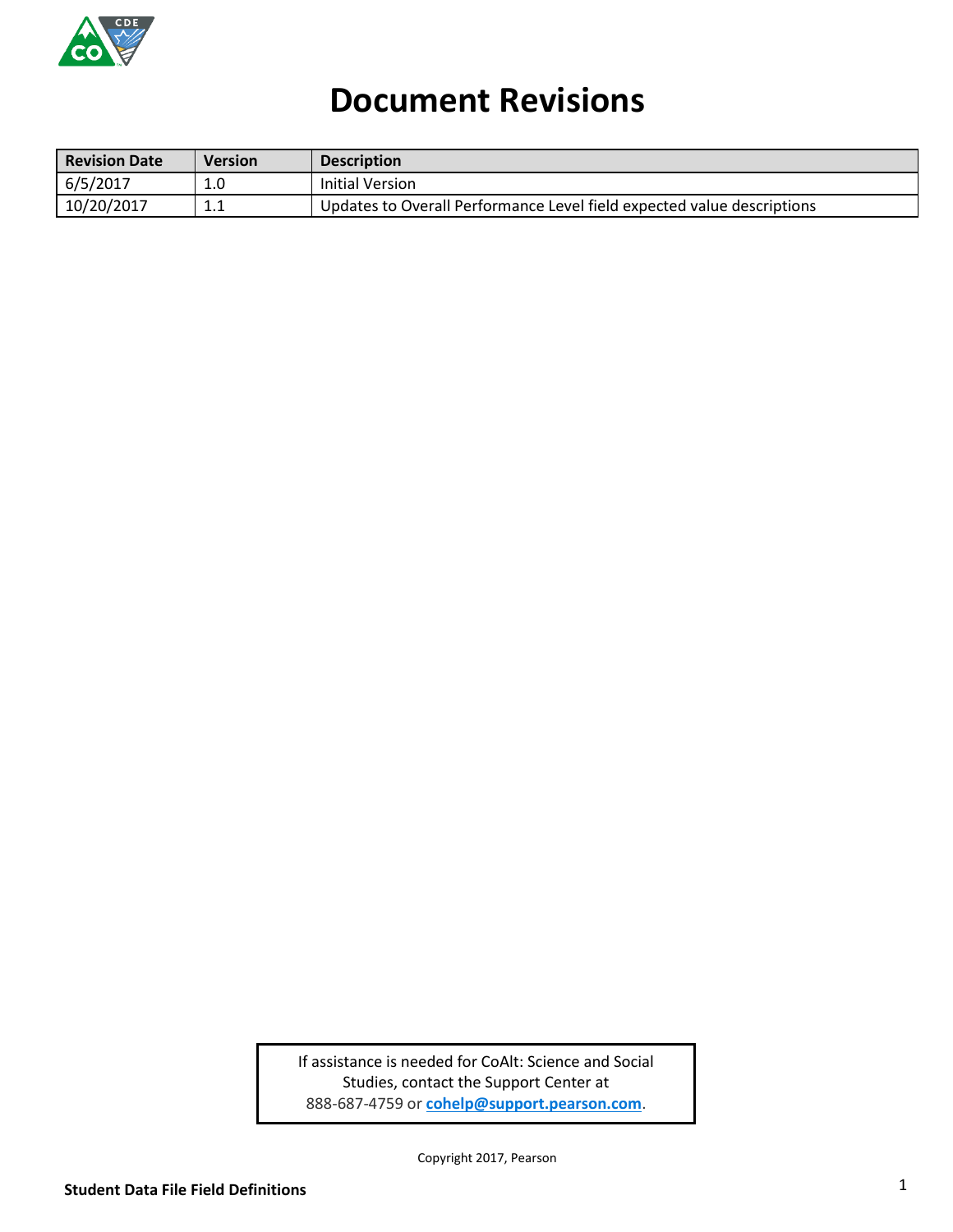

#### **CoAlt: Science and Social Studies Spring 2017 Student Data File Field Definitions**

Listed below is the file layout for the CoAlt: Science and Social Studies Student Data File and instructions for accessing the file. The district and school files are in .csv format. The first row of the file contains the headers; subsequent rows contain the data.

Student records will not have aggregate score information in fields ES-GB if the record has a Not Tested or Void Code applied. For student records with no Not Tested or Void Code, fields ES-GB will contain data appropriate for the particular subject and grade.

**Note**: The CMAS and CoAlt: Science and Social Studies, CMAS: PARCC ELA and Math, and Colorado Spanish Language Arts (CSLA) layouts are identical from the State Abbreviation field (A) to the Responsible School Name field (ER). Some fields may be filler in different files.

## **Exporting the Student Data File**

- 1. Sign into PearsonAccess<sup>next</sup>.
- 2. Select **CO CoAlt: Science and Social Studies Spring 2017** from the administration dropdown in PearsonAccess<sup>next</sup>.
- 3. Select **Published Reports** under the **Reports** dropdown menu.
- 4. Check the box next to the name of the file.
- 5. Select **Download**.

## **Importing the file into Excel**

- 1. Open Excel.
- 2. Select the **Data** tab.
- 3. In the **Get External Data** group, select **From Text**.
- 4. Locate the downloaded Student Data File.
- 5. Double-click the file name or select the file and click **Import**.
- 6. The Text Import Wizard will open.
	- Step 1: Set original data type to **Delimited**. Select **Next**.
		- Step 2: Set delimiter to **Comma** only. Select **Next**.

Step 3: To retain leading zeros on fields (e.g., grade), first select all fields in the data preview, then select **Text** as the column data format to import data as text. Select **Finish**.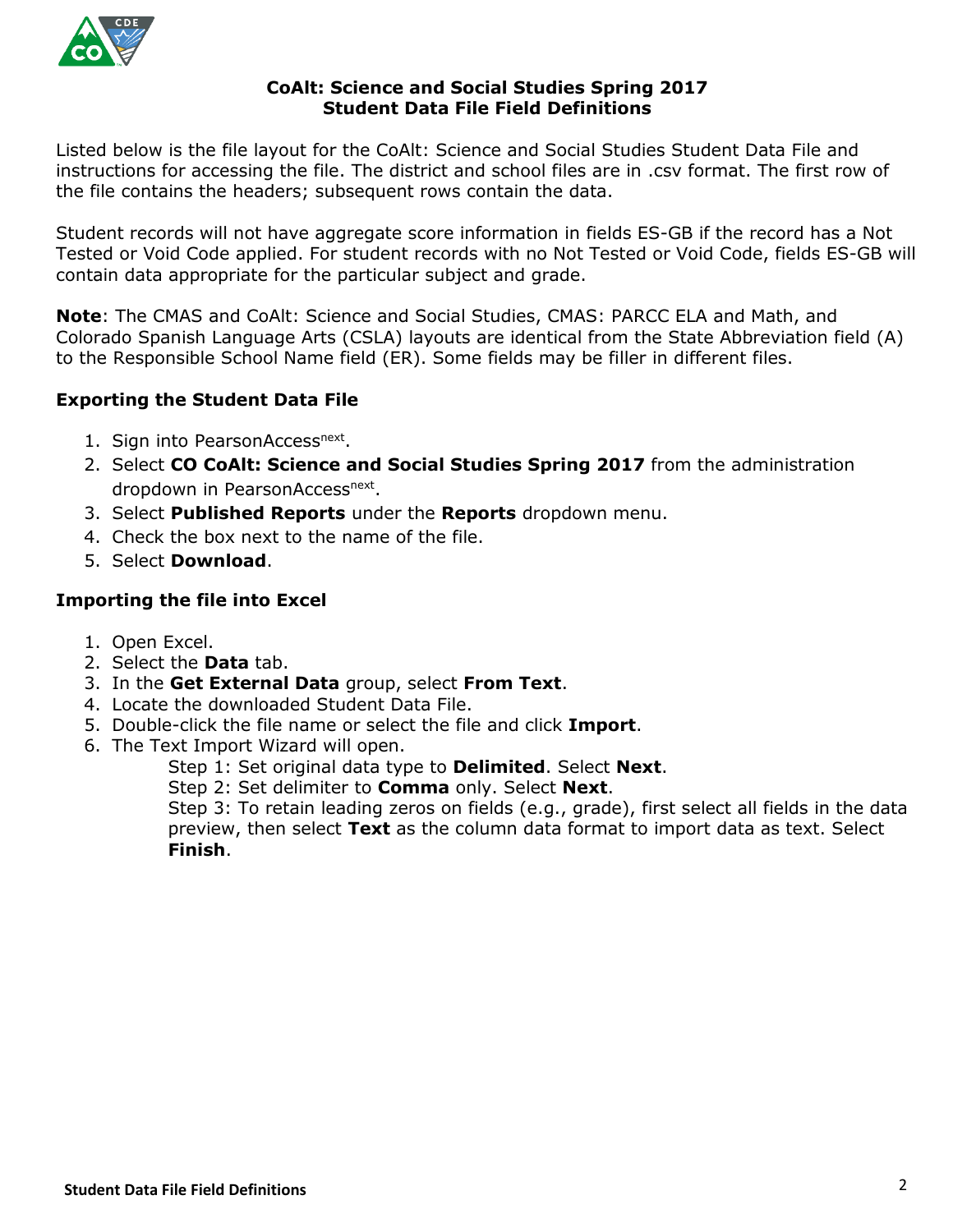

| Column<br>Letter | <b>Field Name</b>                                             | <b>Field</b><br>Length | <b>Field Definitions</b>                                                                                                                             | <b>Expected Values</b>                                                                                          |
|------------------|---------------------------------------------------------------|------------------------|------------------------------------------------------------------------------------------------------------------------------------------------------|-----------------------------------------------------------------------------------------------------------------|
| Α                | <b>State Abbreviation</b>                                     | $\overline{2}$         | State's 2 character abbreviation                                                                                                                     | $CO = Colorado$                                                                                                 |
| B                | <b>Testing District Code</b>                                  | 15                     | The Testing District responsible for administering<br>the test for a student whose results would be<br>reported to the Responsible District.         | $A-Z$<br>$0 - 9$<br>Identifier Length: 4                                                                        |
| $\mathsf C$      | <b>Testing School Code</b>                                    | 15                     | The Testing School responsible for administering the<br>test for a student whose results would be reported<br>to the Responsible School/Institution. | A-Z<br>$0 - 9$<br>Identifier Length: 4                                                                          |
| D                | Responsible District Code                                     | 15                     | The district responsible for specific educational<br>services and/or instruction of the student.<br>Also known as the Reporting District.            | A-Z<br>$0 - 9$<br><b>Blank</b><br>Identifier Length: 4                                                          |
| $\mathsf E$      | Responsible School Code                                       | 15                     | The school responsible for specific educational<br>services and/or instruction of the student.<br>Also known as the Reporting School.                | $A-Z$<br>$0 - 9$<br><b>Blank</b><br>Identifier Length: 4                                                        |
| $\mathsf F$      | State Student Identifier<br>(SASID)                           | 10                     | A unique number or alphanumeric code assigned to<br>a student by CDE. (SASID)                                                                        | $A-Z$<br>$0 - 9$<br>No embedded spaces                                                                          |
| G                | Local Student Identifier                                      | 30                     | A unique number or alphanumeric code assigned to<br>a student by a school system or any other entity.                                                | $A-Z$<br>$0 - 9$<br>No embedded spaces<br><b>Blank</b>                                                          |
| Н                | Pearson Student ID                                            | 36                     | Unique student code assigned by the system.                                                                                                          | $A-Z$<br>$0 - 9$                                                                                                |
|                  | Last or Surname                                               | 35                     | The full legal last name borne in common by<br>members of a family.                                                                                  | A-Z<br>$0 - 9$<br>(Standard Apostrophe)<br><b>Embedded Spaces</b>                                               |
| J                | <b>First Name</b>                                             | 35                     | The full legal first name given to a person at birth,<br>baptism, or through legal change.                                                           | A-Z<br>$0 - 9$<br>(Standard Apostrophe)<br><b>Embedded Spaces</b>                                               |
| К                | <b>Middle Name</b>                                            | 35                     | A full legal middle name given to a person at birth,<br>baptism, or through legal change.                                                            | A-Z<br>$0 - 9$<br>(Standard Apostrophe)<br><b>Embedded Spaces</b><br><b>Blank</b>                               |
| L                | Birthdate                                                     | 10                     | The year, month and day on which a person was<br>born.                                                                                               | YYYY-MM-DD                                                                                                      |
| M                | Sex                                                           | $\mathbf{1}$           | The concept describing the biological traits that<br>distinguish the males and females of a species.                                                 | $F =$ Female<br>$M = Male$                                                                                      |
| ${\sf N}$        | Date First Enrolled in US (YYYY-MM-<br>DD)<br>(State Field 1) | 20                     | The first date on which the student enrolled in a US<br>public school.                                                                               | YYYY-MM-DD<br>Blank                                                                                             |
| O                | Grade Level When Assessed                                     | $\overline{2}$         | The grade level of a student when assessed.                                                                                                          | $04$ = Fourth grade<br>$05$ = Fifth grade<br>07 = Seventh grade<br>$08 =$ Eighth grade<br>$11$ = Eleventh grade |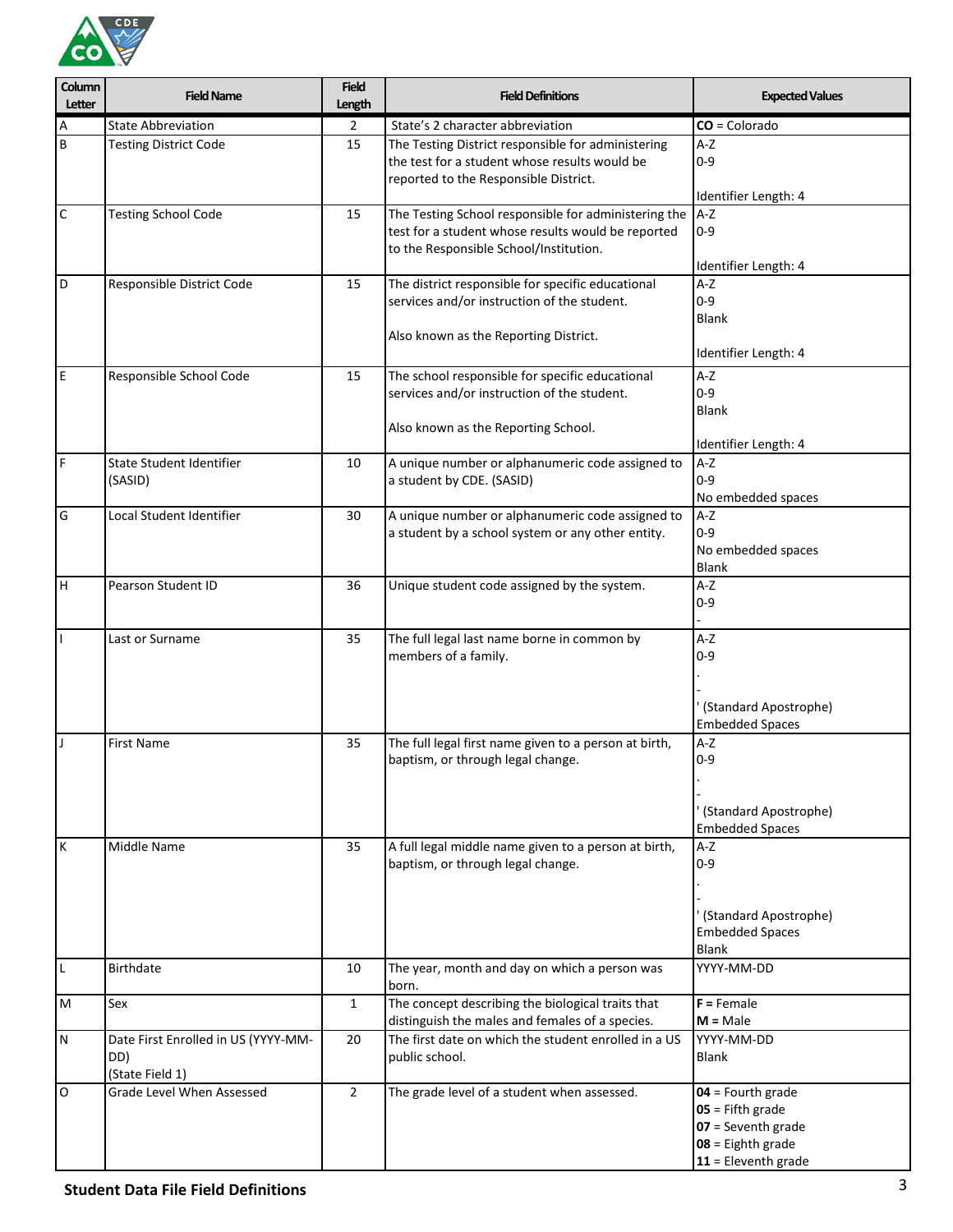

| Column<br>Letter | <b>Field Name</b>                            | <b>Field</b><br>Length | <b>Field Definitions</b>                                                                                                                                                                                                                                                                                                                                                                                                                                                                                                                                                                                                                                                                  | <b>Expected Values</b>                                                                                                              |
|------------------|----------------------------------------------|------------------------|-------------------------------------------------------------------------------------------------------------------------------------------------------------------------------------------------------------------------------------------------------------------------------------------------------------------------------------------------------------------------------------------------------------------------------------------------------------------------------------------------------------------------------------------------------------------------------------------------------------------------------------------------------------------------------------------|-------------------------------------------------------------------------------------------------------------------------------------|
| $\overline{P}$   | <b>Hispanic or Latino Ethnicity</b>          | 1                      | An indication that the person traces his or her origin<br>or descent to Mexico, Puerto Rico, Cuba, Central and<br>South America, and other Spanish cultures,                                                                                                                                                                                                                                                                                                                                                                                                                                                                                                                              | $Y = Yes$<br>$N = No$<br>Blank                                                                                                      |
| $\Omega$         | American Indian or Alaska Native             | $\mathbf{1}$           | regardless of race.<br>A person having origins in any of the original peoples $Y = Yes$<br>of North and South America (including Central<br>America), and who maintains cultural identification<br>through tribal affiliation or community attachment.                                                                                                                                                                                                                                                                                                                                                                                                                                    | $N = No$<br>Blank                                                                                                                   |
| R                | Asian                                        | $\mathbf{1}$           | A person having origins in any of the original peoples $Y = Yes$<br>of the Far East, Southeast Asia, or the Indian<br>Subcontinent. This area includes, for example,<br>Cambodia, China, India, Japan, Korea, Malaysia,<br>Pakistan, the Philippine Islands, Thailand, and<br>Vietnam.                                                                                                                                                                                                                                                                                                                                                                                                    | $N = No$<br><b>Blank</b>                                                                                                            |
| $\sf S$          | <b>Black or African American</b>             | $\mathbf{1}$           | A person having origins in any of the black racial<br>groups of Africa.                                                                                                                                                                                                                                                                                                                                                                                                                                                                                                                                                                                                                   | $Y = Yes$<br>$N = No$<br><b>Blank</b>                                                                                               |
| T                | Native Hawaiian or Other Pacific<br>Islander | $\mathbf{1}$           | A person having origins in any of the original peoples<br>of Hawaii, Guam, Samoa, or other Pacific Islands.                                                                                                                                                                                                                                                                                                                                                                                                                                                                                                                                                                               | $Y = Yes$<br>$N = No$<br><b>Blank</b>                                                                                               |
| $\sf U$          | White                                        | $\mathbf{1}$           | A person having origins in any of the original peoples $Y = Yes$<br>of Europe, Middle East, or North Africa.                                                                                                                                                                                                                                                                                                                                                                                                                                                                                                                                                                              | $N = No$<br><b>Blank</b>                                                                                                            |
| $\vee$           | <b>Filler Field</b>                          | $\mathbf{1}$           |                                                                                                                                                                                                                                                                                                                                                                                                                                                                                                                                                                                                                                                                                           | N/A                                                                                                                                 |
| W                | Two or More Races                            | $\mathbf{1}$           | A person having origins in any of more than one of<br>the racial groups.                                                                                                                                                                                                                                                                                                                                                                                                                                                                                                                                                                                                                  | $Y = Yes$<br>$N = No$<br><b>Blank</b>                                                                                               |
| X                | English Learner<br>(EL) NEP/NEP Only         | $\mathbf{1}$           | Indicates that the student is an English Learner (EL).<br>This field is for Non English Proficient (NEP) or<br>Limited English Proficient (LEP) only.                                                                                                                                                                                                                                                                                                                                                                                                                                                                                                                                     | $Y = Yes$<br>$N = No$<br>Blank                                                                                                      |
| Υ                | <b>Filler Field</b>                          | $\mathbf{1}$           |                                                                                                                                                                                                                                                                                                                                                                                                                                                                                                                                                                                                                                                                                           | N/A                                                                                                                                 |
| Z                | Gifted and Talented                          | 1                      | An indication that the student is participating in and<br>served by a Gifted/Talented program.                                                                                                                                                                                                                                                                                                                                                                                                                                                                                                                                                                                            | $Y = Yes$<br>$N = No$<br><b>Blank</b>                                                                                               |
| AA               | <b>Migrant Status</b>                        | $\mathbf{1}$           | Persons who are, or whose parents or spouses are,<br>migratory agricultural workers, including migratory<br>dairy workers, or migratory fishers, and who, in the<br>preceding 36 months, in order to obtain, or<br>accompany such parents or spouses, in order to<br>obtain, temporary or seasonal employment in<br>agricultural or fishing work (A) have moved from one<br>LEA to another; (B) in a state that comprises a single<br>LEA, have moved from one administrative area to<br>another within such LEA; or (C) reside in an LEA of<br>more than 15,000 square miles, and migrate a<br>distance of 20 miles or more to a temporary<br>residence to engage in a fishing activity. | $Y = Yes$<br>$N = No$<br>Blank                                                                                                      |
| AB               | Economic Disadvantage Status                 | $\mathbf{1}$           | An indication that the student met the State criteria<br>for classification as having an economic<br>disadvantage.                                                                                                                                                                                                                                                                                                                                                                                                                                                                                                                                                                        | $Y = Yes$<br>$N = No$<br>Blank                                                                                                      |
| AC               | <b>Student With Disabilities</b>             | 3                      | A student with disability may only receive allowable<br>accommodations if the student has an IEP or 504<br>plan.                                                                                                                                                                                                                                                                                                                                                                                                                                                                                                                                                                          | <b>IEP</b> = Student has IEP<br>$504$ = Student has 504 Plan<br>$N = No$ , student does not have IEP or<br>504 plan<br><b>Blank</b> |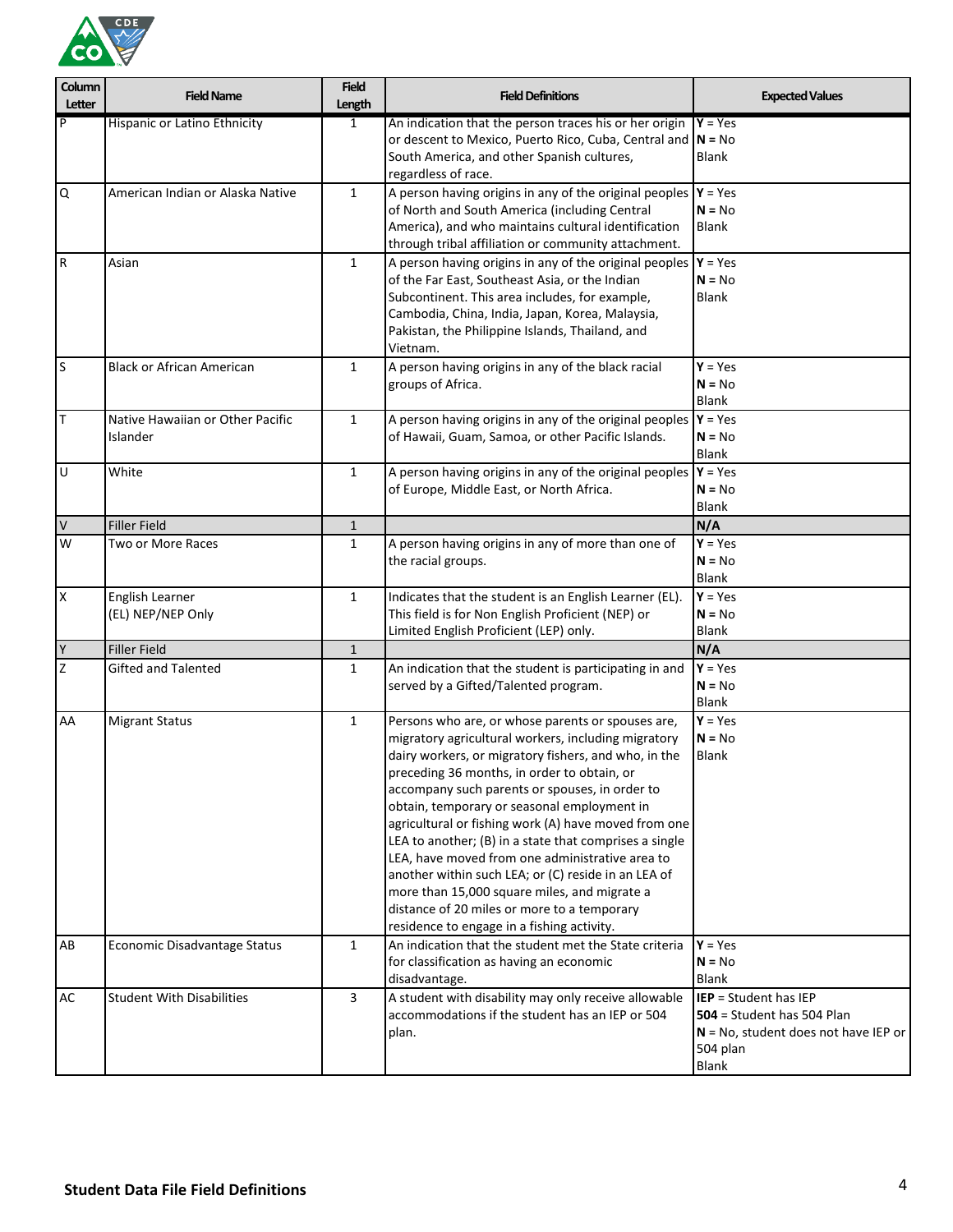

| Column<br>Letter | <b>Field Name</b>                         | <b>Field</b><br>Length | <b>Field Definitions</b>                                                                                                                                                                                                                                                                                                                     | <b>Expected Values</b>                                                                                                                                                                                                                                                                                                                                                                                                                       |
|------------------|-------------------------------------------|------------------------|----------------------------------------------------------------------------------------------------------------------------------------------------------------------------------------------------------------------------------------------------------------------------------------------------------------------------------------------|----------------------------------------------------------------------------------------------------------------------------------------------------------------------------------------------------------------------------------------------------------------------------------------------------------------------------------------------------------------------------------------------------------------------------------------------|
| AD               | <b>Primary Disability Type</b>            | 3                      | The major or overriding disability condition that best $AUT =$ Autism<br>describes a person's impairment.                                                                                                                                                                                                                                    | $DB = Deaf-blindness$<br>DD = Developmental delay<br><b>EMN</b> = Emotional disturbance<br>$HI = Hearing$ impairment<br>ID = Intellectual Disability<br>$MD = Multiple disabilities$<br>$NC = Not$ Collected<br>OI = Orthopedic impairment<br>OHI = Other health impairment<br><b>SLD</b> = Specific learning disability<br>SLI = Speech or language<br>impairment<br>TBI = Traumatic brain injury<br>VI = Visual impairment<br><b>Blank</b> |
| AE               | Homeless<br>(State Field 2)               | 20                     | Student meets the criteria of a homeless individual<br>according to the 2001 McKinney-Vento<br>Reauthorization Act.                                                                                                                                                                                                                          | $0 = No$<br>$3$ = Yes and is in the physical custody<br>of a parent or guardian<br>$4$ = Yes and is not in the physical<br>custody of a parent or guardian<br>(unaccompanied youth)<br><b>Blank</b>                                                                                                                                                                                                                                          |
| AF               | Language Background<br>(State Field 3)    | 20                     | Student's language background. For a complete list<br>of language background codes please click on the<br>Colorado Department of Education link below.<br>http://www.cde.state.co.us/DataPipeline/org langu<br>age codes.asp                                                                                                                 | $A-Z$<br>$000 = N/A$<br><b>Blank</b>                                                                                                                                                                                                                                                                                                                                                                                                         |
| AG               | Language Proficiency<br>(State Field 4)   | 20                     | A student's English language proficiency is described<br>by his or her ability to speak, listen, read, and write<br>in English. English Learners (ELs) must have an<br>English Proficiency rating entered (1, 2, or 3) and<br>non-EL students must be coded as 0 or 4. Former ELs $\vert$ 4 = PHLOTE - English Proficient<br>are coded as 5. | $0 = Not Applicable$<br>$1 =$ NEP - Non English Proficient<br>2 = LEP - Limited English Proficient<br>3 = FEP - Fluent English Proficient<br>$5$ = FELL - Former ELL<br><b>Blank</b>                                                                                                                                                                                                                                                         |
| AH               | <b>Bilingual</b><br>(State Field 5)       | 20                     | Student is currently enrolled in a bilingual program,<br>is in the monitoring period, or is exited.                                                                                                                                                                                                                                          | $0 = No$<br>$1 = Yes$<br>$2$ = Re-designated Monitored Y1<br>3 = Re-designated Monitored Y2<br>$4$ = Exited Y3<br>5 = Not in Bilingual Program, Parent<br>Choice<br><b>Blank</b>                                                                                                                                                                                                                                                             |
| Al               | <b>ESL Status</b><br>(State Field 6)      | 20                     | Student is currently enrolled in an English as a<br>Second Language program, is in the monitoring<br>period, or is exited.                                                                                                                                                                                                                   | $0 = No$<br>$1 = Yes$<br>2 = Re-designated Monitored Y1<br>3 = Re-designated Monitored Y2<br>$4$ = Exited Y3<br>5 = Not in ESL Program, Parent<br>Choice<br><b>Blank</b>                                                                                                                                                                                                                                                                     |
| AJ               | Title 1<br>(State Field 7)                | 20                     | Student receives Title 1 funding.                                                                                                                                                                                                                                                                                                            | $0 = No$<br>$1 = Yes$<br>Blank                                                                                                                                                                                                                                                                                                                                                                                                               |
| AK               | <b>Filler Field</b><br>(State Field 8)    | 20                     |                                                                                                                                                                                                                                                                                                                                              | N/A                                                                                                                                                                                                                                                                                                                                                                                                                                          |
| AL.              | Continuous in District<br>(State Field 9) | 20                     | Student has been enrolled in the district<br>continuously since October 1, 2016.                                                                                                                                                                                                                                                             | $0 = No$<br>$1 = Yes$<br>Blank                                                                                                                                                                                                                                                                                                                                                                                                               |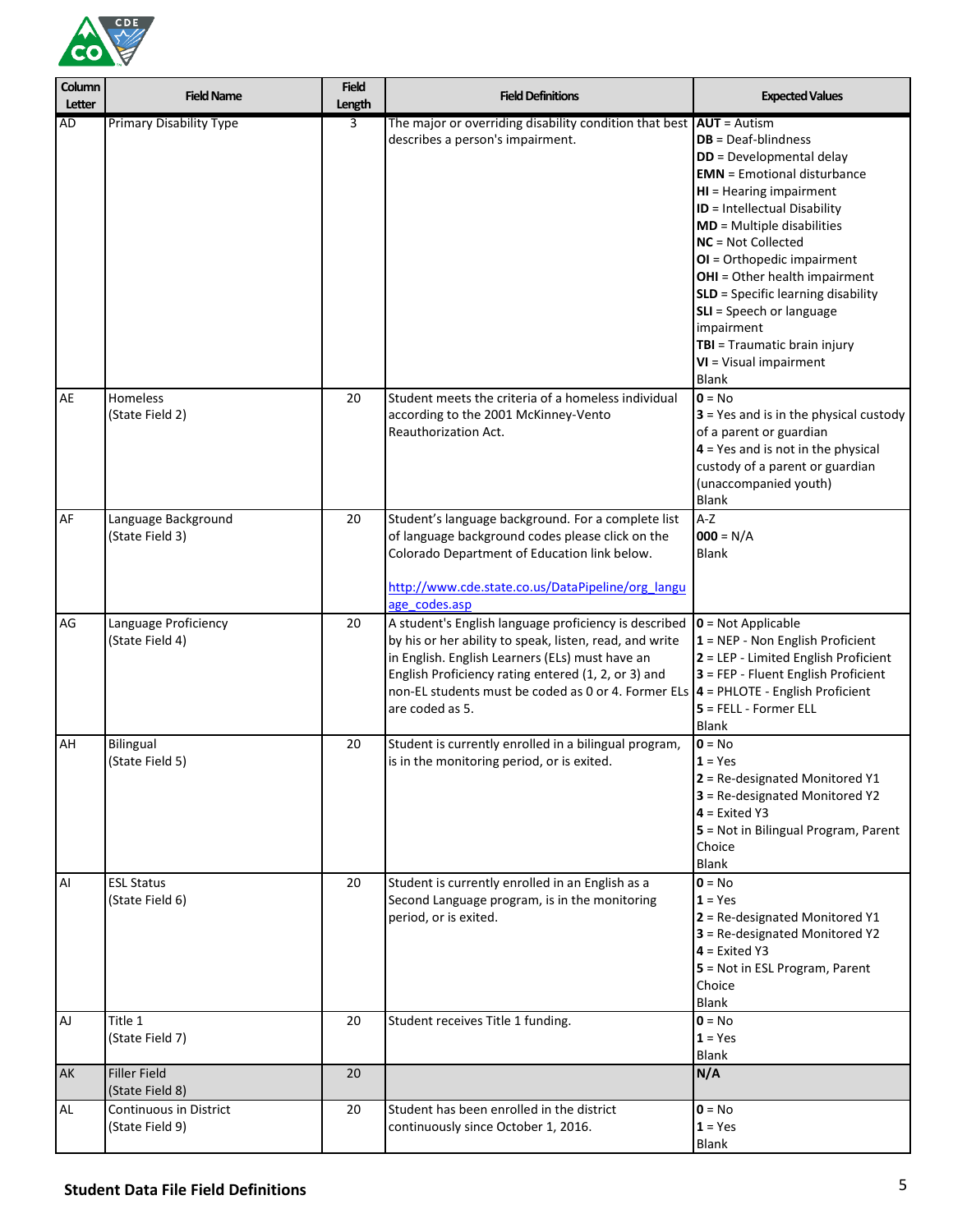

| Column         | <b>Field Name</b>    | <b>Field</b>   | <b>Field Definitions</b>                     | <b>Expected Values</b>                |
|----------------|----------------------|----------------|----------------------------------------------|---------------------------------------|
| Letter         |                      | Length         |                                              |                                       |
| AM             | Continuous in School | 20             | Student has been enrolled in the school      | $0 = No$                              |
|                | (State Field 10)     |                | continuously since October 1, 2016.          | $1 = Yes$<br>Blank                    |
| AN             | Expelled             | 20             | Student is expelled from school or district. | $0 = No$                              |
|                | (State Field 11)     |                |                                              | $1 = Yes - (Expected)$                |
|                |                      |                |                                              | <b>Blank</b>                          |
| A <sub>O</sub> | <b>Filler Field</b>  | 20             |                                              | N/A                                   |
|                | (State Field 12)     |                |                                              |                                       |
| AP             | Filler Field         | 50             |                                              | N/A                                   |
| AQ             | <b>Class Name</b>    | 45             | The name of a group of students.             | <b>Blank</b>                          |
| <b>AR</b>      | <b>Filler Field</b>  | 30             |                                              | N/A                                   |
| AS             | <b>Filler Field</b>  | 30             |                                              | N/A                                   |
| AT             | <b>Test Code</b>     | 5              | Identifier assigned to the test name.        | <b>SS04S</b> = Grade 4 Social Studies |
|                |                      |                |                                              | <b>SC05S</b> = Grade 5 Science        |
|                |                      |                |                                              | <b>SS07S</b> = Grade 7 Social Studies |
|                |                      |                |                                              | <b>SC08S</b> = Grade 8 Science        |
|                |                      |                |                                              | <b>SCHSS</b> = High School Science    |
| <b>AU</b>      | <b>Filler Field</b>  | $\mathbf{1}$   |                                              | N/A                                   |
| AV             | <b>Filler Field</b>  | $\mathbf{1}$   |                                              | N/A                                   |
| AW             | <b>Filler Field</b>  | $\mathbf{1}$   |                                              | N/A                                   |
| AX             | <b>Filler Field</b>  | $\mathbf{1}$   |                                              | N/A                                   |
| AY             | <b>Filler Field</b>  | $\mathbf{1}$   |                                              | N/A                                   |
| AZ             | <b>Filler Field</b>  | $\mathbf{1}$   |                                              | N/A                                   |
| <b>BA</b>      | <b>Filler Field</b>  | $\mathbf{1}$   |                                              | N/A                                   |
| <b>BB</b>      | <b>Filler Field</b>  | $\mathbf{1}$   |                                              | N/A                                   |
| <b>BC</b>      | <b>Filler Field</b>  | $1\,$          |                                              | N/A                                   |
| <b>BD</b>      | <b>Filler Field</b>  | $1\,$          |                                              | N/A                                   |
| <b>BE</b>      | <b>Filler Field</b>  | $\mathbf{1}$   |                                              | N/A                                   |
| <b>BF</b>      | <b>Filler Field</b>  | $\overline{2}$ |                                              | N/A                                   |
| <b>BG</b>      | <b>Filler Field</b>  | $\mathbf 1$    |                                              | N/A                                   |
| <b>BH</b>      | <b>Filler Field</b>  | $\mathbf 1$    |                                              | N/A                                   |
| B <sub>l</sub> | <b>Filler Field</b>  | $\mathbf{1}$   |                                              | N/A                                   |
| <b>BJ</b>      | <b>Filler Field</b>  | $\mathbf{1}$   |                                              | N/A                                   |
| <b>BK</b>      | <b>Filler Field</b>  | $\mathbf 1$    |                                              | N/A                                   |
| <b>BL</b>      | <b>Filler Field</b>  | $\mathbf{1}$   |                                              | N/A                                   |
| <b>BM</b>      | <b>Filler Field</b>  | $\mathbf{1}$   |                                              | N/A                                   |
| BN             | <b>Filler Field</b>  | $\mathbf 2$    |                                              | N/A                                   |
| <b>BO</b>      | <b>Filler Field</b>  | $\mathbf{1}$   |                                              | N/A                                   |
| BP             | <b>Filler Field</b>  | $\mathbf{1}$   |                                              | N/A                                   |
| <b>BQ</b>      | <b>Filler Field</b>  | $1\,$          |                                              | N/A                                   |
| <b>BR</b>      | <b>Filler Field</b>  | $\overline{2}$ |                                              | N/A                                   |
| <b>BS</b>      | <b>Filler Field</b>  | $\mathbf 1$    |                                              | N/A                                   |
| BT             | <b>Filler Field</b>  | $\overline{2}$ |                                              | N/A                                   |
| <b>BU</b>      | <b>Filler Field</b>  | $\overline{2}$ |                                              | N/A                                   |
| <b>BV</b>      | <b>Filler Field</b>  | $\overline{2}$ |                                              | N/A                                   |
| <b>BW</b>      | <b>Filler Field</b>  | $1\,$          |                                              | N/A                                   |
| <b>BX</b>      | <b>Filler Field</b>  | $1\,$          |                                              | N/A                                   |
| BY             | <b>Filler Field</b>  | $\mathbf{1}$   |                                              | N/A                                   |
| <b>BZ</b>      | <b>Filler Field</b>  | 3              |                                              | N/A                                   |
| CA             | <b>Filler Field</b>  | $\overline{2}$ |                                              | N/A                                   |
| CB             | <b>Filler Field</b>  | 3              |                                              | N/A                                   |
| cc             | <b>Filler Field</b>  | $\mathbf 1$    |                                              | N/A                                   |
| CD             | <b>Filler Field</b>  | $\overline{2}$ |                                              | N/A                                   |
| CE             | <b>Filler Field</b>  | $\overline{2}$ |                                              | N/A                                   |
| CF             | <b>Filler Field</b>  | $\mathbf 1$    |                                              | N/A                                   |
| CG             | <b>Filler Field</b>  | $\overline{2}$ |                                              | N/A                                   |
| CH             | <b>Filler Field</b>  | $\,$ 6 $\,$    |                                              | N/A                                   |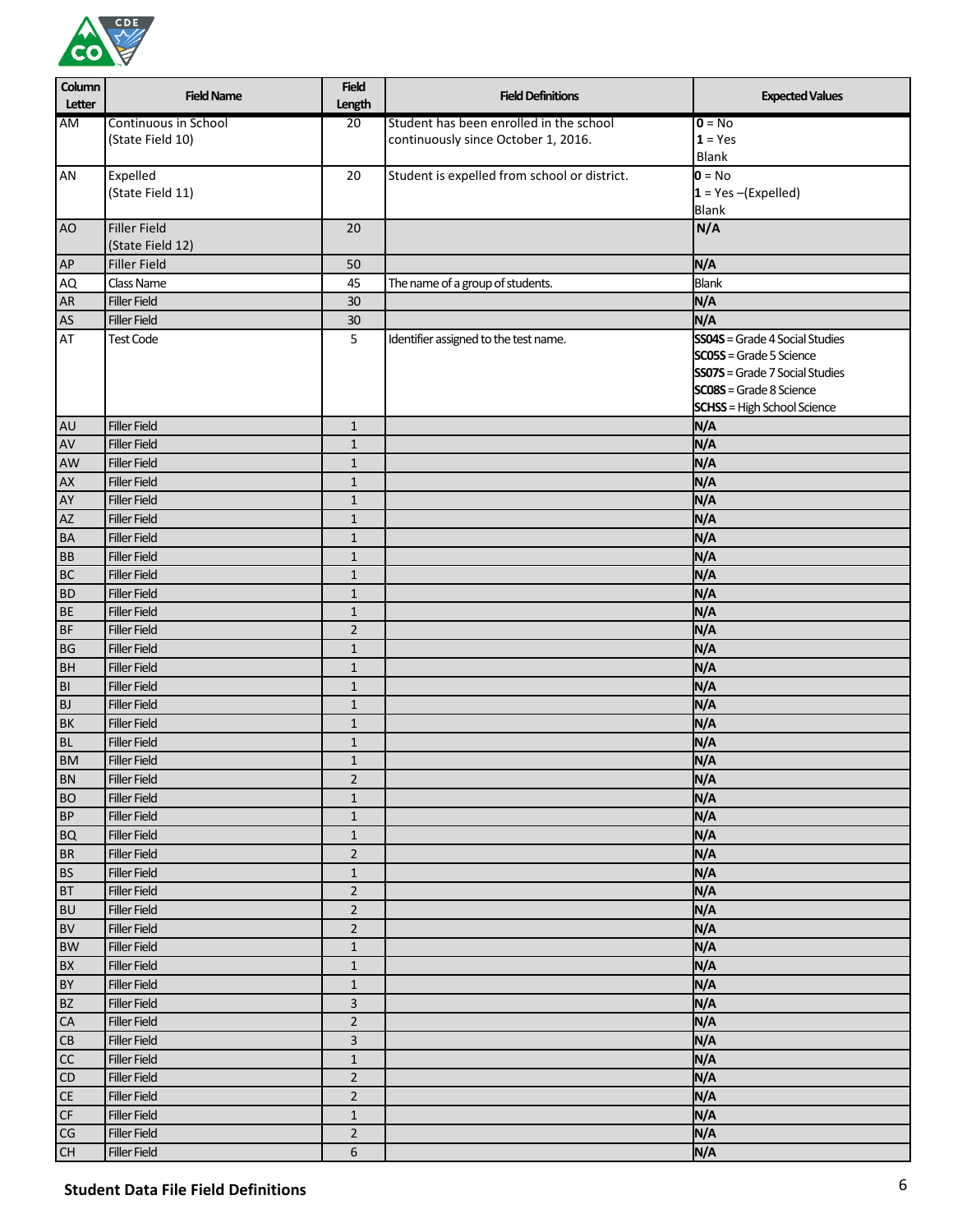

| Column                 | <b>Field Name</b>                 | <b>Field</b>    | <b>Field Definitions</b>                                                                                                                              | <b>Expected Values</b>                                                                                                                                                                                                                                |
|------------------------|-----------------------------------|-----------------|-------------------------------------------------------------------------------------------------------------------------------------------------------|-------------------------------------------------------------------------------------------------------------------------------------------------------------------------------------------------------------------------------------------------------|
| Letter                 |                                   | Length          |                                                                                                                                                       |                                                                                                                                                                                                                                                       |
| CI                     | <b>Student Test UUID</b>          | $\overline{36}$ | System generated unique identifier assigned to the<br>student test.                                                                                   | Alphanumeric<br><b>Blank</b>                                                                                                                                                                                                                          |
| ${\sf C}$              | Paper Form ID                     | 18              | Unique form group identifier assigned to the battery<br>collection of forms.                                                                          | Alphanumeric<br><b>Blank</b>                                                                                                                                                                                                                          |
| <b>CK</b>              | <b>Filler Field</b>               | 50              |                                                                                                                                                       | N/A                                                                                                                                                                                                                                                   |
| CL                     | Filler Field                      | 7               |                                                                                                                                                       | N/A                                                                                                                                                                                                                                                   |
| <b>CM</b>              | <b>Total Test Items</b>           | 3               | Total number of questions/items on a administered                                                                                                     | $0 - 9$                                                                                                                                                                                                                                               |
|                        |                                   |                 | test<br>Total Test Items will only be displayed if Battery Test                                                                                       | <b>Blank</b>                                                                                                                                                                                                                                          |
|                        |                                   |                 | Attemptedness Flag is not blank.                                                                                                                      |                                                                                                                                                                                                                                                       |
| <b>CN</b>              | <b>Test Attemptedness Flag</b>    | $\mathbf{1}$    | Flag indicating the test attempt has met the<br>Colorado test attempt criteria (5 items).                                                             | $Y = Test$ attempt processed and met<br>the Colorado test attempt criteria<br>$N$ = Test attempt processed and did<br>NOT meet the Colorado test attempt<br>criteria<br>Blank - Test attempt has not yet been<br>processed to determine if attempted. |
| CO                     | <b>Total Test Items Attempted</b> | 3               | Total number of items attempted on the test.<br>Total Test Items Attempted will only be displayed if<br>Battery Test Attemptedness Flag is not blank. | $0 - 9$<br><b>Blank</b>                                                                                                                                                                                                                               |
| CP                     | <b>Filler Field</b>               | $\overline{2}$  |                                                                                                                                                       | N/A                                                                                                                                                                                                                                                   |
| CQ                     | Filler Field                      | $\overline{2}$  |                                                                                                                                                       | N/A                                                                                                                                                                                                                                                   |
| CR                     | Filler Field                      | $\overline{2}$  |                                                                                                                                                       | N/A                                                                                                                                                                                                                                                   |
| CS                     | Filler Field                      | $\overline{2}$  |                                                                                                                                                       | N/A                                                                                                                                                                                                                                                   |
| CT                     | Filler Field                      | $\overline{2}$  |                                                                                                                                                       | N/A                                                                                                                                                                                                                                                   |
| CU                     | Filler Field                      | $\overline{2}$  |                                                                                                                                                       | N/A                                                                                                                                                                                                                                                   |
| CV                     | Filler Field                      | $\overline{2}$  |                                                                                                                                                       | N/A                                                                                                                                                                                                                                                   |
| <b>CW</b>              | <b>Filler Field</b>               | $\overline{2}$  |                                                                                                                                                       | N/A                                                                                                                                                                                                                                                   |
| CX                     | Filler Field                      | 36              |                                                                                                                                                       | N/A                                                                                                                                                                                                                                                   |
| <b>CY</b>              | Filler Field                      | 18              |                                                                                                                                                       | N/A                                                                                                                                                                                                                                                   |
| CZ                     | Filler Field                      | $\overline{2}$  |                                                                                                                                                       | N/A                                                                                                                                                                                                                                                   |
| DA                     | <b>Filler Field</b>               | $\overline{2}$  |                                                                                                                                                       | N/A                                                                                                                                                                                                                                                   |
| DB                     | <b>Filler Field</b>               | 36              |                                                                                                                                                       | N/A                                                                                                                                                                                                                                                   |
| DC                     | <b>Filler Field</b>               | 18              |                                                                                                                                                       | N/A                                                                                                                                                                                                                                                   |
| <b>DD</b>              | <b>Filler Field</b>               | $\overline{2}$  |                                                                                                                                                       | N/A                                                                                                                                                                                                                                                   |
| <b>DE</b>              | <b>Filler Field</b>               | $\overline{2}$  |                                                                                                                                                       | N/A                                                                                                                                                                                                                                                   |
| DF                     | Filler Field                      | 36              |                                                                                                                                                       | N/A                                                                                                                                                                                                                                                   |
| $DG$                   | Filler Field                      | 18              |                                                                                                                                                       | N/A                                                                                                                                                                                                                                                   |
| DH                     | Filler Field                      | $\overline{2}$  |                                                                                                                                                       | N/A                                                                                                                                                                                                                                                   |
| $\mathsf{D}\mathsf{I}$ | Filler Field                      | $\overline{2}$  |                                                                                                                                                       | N/A                                                                                                                                                                                                                                                   |
| <b>DJ</b>              | Filler Field                      | 36              |                                                                                                                                                       | N/A                                                                                                                                                                                                                                                   |
| DK                     | Filler Field                      | 18              |                                                                                                                                                       | N/A                                                                                                                                                                                                                                                   |
| <b>DL</b>              | <b>Filler Field</b>               | $\overline{2}$  |                                                                                                                                                       | N/A                                                                                                                                                                                                                                                   |
| <b>DM</b>              | <b>Filler Field</b>               | $\overline{2}$  |                                                                                                                                                       | N/A                                                                                                                                                                                                                                                   |
| DN                     | Not Tested Code                   | $\mathbf{1}$    | Flag for Not Tested Reason                                                                                                                            | $Y = Yes$                                                                                                                                                                                                                                             |
|                        |                                   |                 |                                                                                                                                                       | <b>Blank</b>                                                                                                                                                                                                                                          |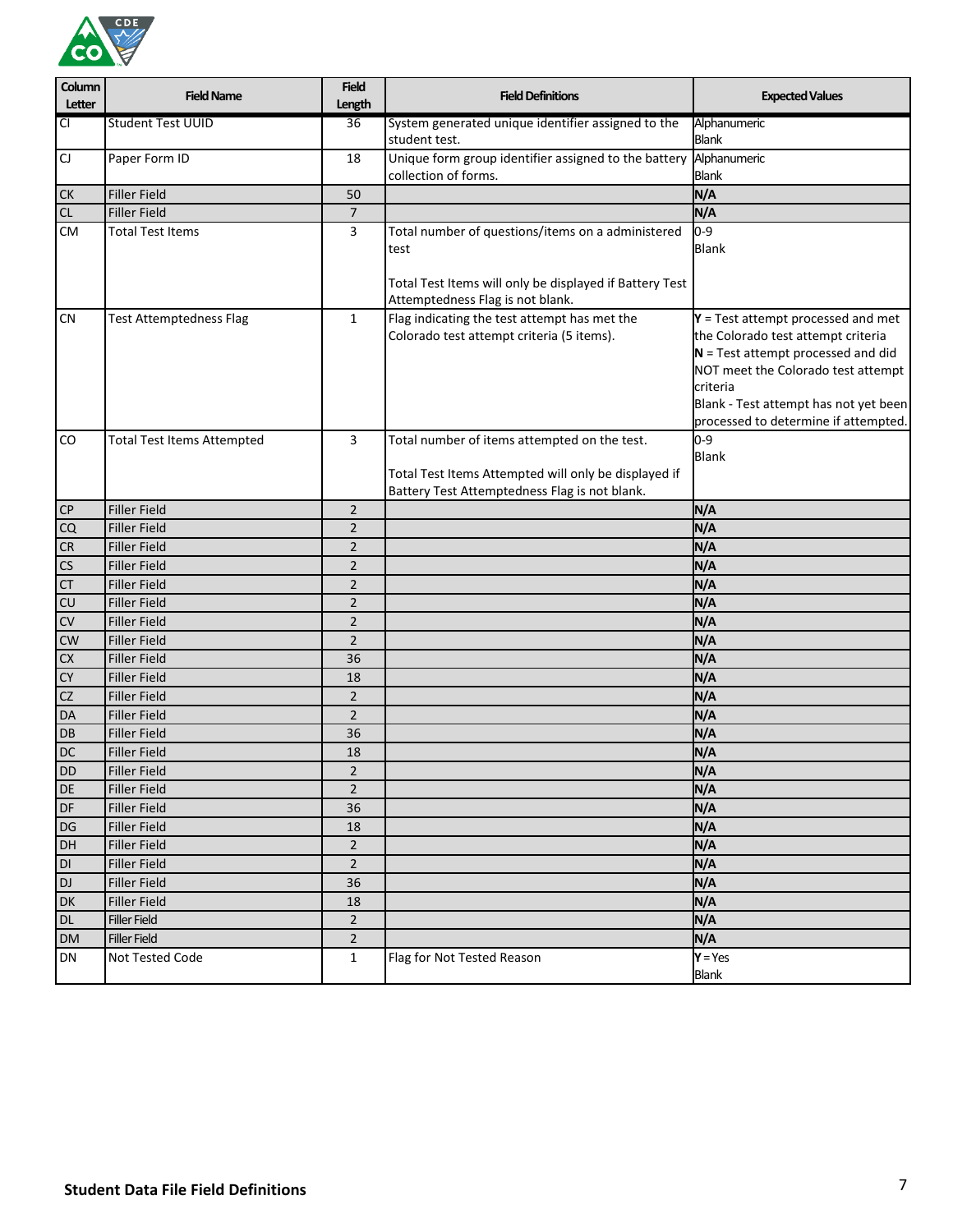

| Column<br>Letter | <b>Field Name</b>                | <b>Field</b><br>Length | <b>Field Definitions</b>                                                                     | <b>Expected Values</b>                                                                                                                                                                                                                                                                                                                                                                                                                                                                                                                                                                                                                                                            |
|------------------|----------------------------------|------------------------|----------------------------------------------------------------------------------------------|-----------------------------------------------------------------------------------------------------------------------------------------------------------------------------------------------------------------------------------------------------------------------------------------------------------------------------------------------------------------------------------------------------------------------------------------------------------------------------------------------------------------------------------------------------------------------------------------------------------------------------------------------------------------------------------|
| Ю                | <b>Not Tested Reason</b>         | $\overline{2}$         | Reason for Not Tested.                                                                       | $00 =$ Absent<br>01 = Took Other Assessment OR<br>Duplicate Registration/Attempt<br>02 = First Year in U.S. English Learner<br>03 = Withdrew Before/During Testing<br>04 = Student Test Refusal<br>$05$ = State Use Only<br>$06$ = Misadministration<br>07 = Medical Exemption<br>08 = Part Time Public and Part Time<br>Home School Student<br>09 = Parent Excuse<br><b>Blank</b>                                                                                                                                                                                                                                                                                                |
| <b>DP</b>        | Void Test Score Code             | $\mathbf{1}$           | Flag for voiding the test attempt score.                                                     | $Y = Yes$<br><b>Blank</b>                                                                                                                                                                                                                                                                                                                                                                                                                                                                                                                                                                                                                                                         |
| <b>DQ</b>        | Void Test Score Reason           | $\overline{2}$         | Reason to Void Test Score.                                                                   | 01 = Took Other Assessment OR<br>Duplicate Registration/Attempt<br>02 = Interrupted and Not Completed<br>03 = Withdrew Before/During Testing<br>04 = Student Test Refusal<br>05 = Non-approved Accommodation<br>$06$ = Misadministration<br>07 = Medical Exemption<br>08 = Part Time Public and Part Time<br>Home School Student<br>09 = Parent Excuse<br>10 = State Use Only<br><b>Blank</b>                                                                                                                                                                                                                                                                                     |
| <b>DR</b>        | <b>Filler Field</b>              | 15                     |                                                                                              | N/A                                                                                                                                                                                                                                                                                                                                                                                                                                                                                                                                                                                                                                                                               |
| DS               | <b>Filler Field</b>              | 15                     |                                                                                              | N/A                                                                                                                                                                                                                                                                                                                                                                                                                                                                                                                                                                                                                                                                               |
| <b>DT</b>        | <b>Filler Field</b>              | $\mathbf{1}$           |                                                                                              | N/A                                                                                                                                                                                                                                                                                                                                                                                                                                                                                                                                                                                                                                                                               |
| DU               | <b>Filler Field</b>              | $\mathbf{1}$           |                                                                                              | N/A                                                                                                                                                                                                                                                                                                                                                                                                                                                                                                                                                                                                                                                                               |
| DV               | <b>Filler Field</b>              | $\mathbf{1}$           |                                                                                              | N/A                                                                                                                                                                                                                                                                                                                                                                                                                                                                                                                                                                                                                                                                               |
| <b>DW</b>        | <b>Report Suppression Code</b>   | $\overline{2}$         | If Report Suppression Action is non-blank then<br>Report Suppression Code must be non-blank. | 01 = Home School Student (Action<br>05)<br>02 = State Use (Exempt) (Action 02)<br>06 = Misadministration (Action 02 or<br>03)<br>$10$ = Expelled (Action 06)<br><b>Blank</b>                                                                                                                                                                                                                                                                                                                                                                                                                                                                                                      |
| <b>DX</b>        | <b>Report Suppression Action</b> | $\overline{2}$         | Description of the reporting action associated with<br>the Report Suppression Code.          | 02 = Individual Student Report (ISR)<br>created and will be included on the<br>Roster Report. Excluded from all<br>Aggregated Reports.<br>03 = No Individual Student Report<br>(ISR) created and excluded from all<br>Aggregated Reports. Will be included<br>on Roster Report but the summative<br>score will be n/a.<br>05 = Individual Student Report (ISR)<br>created. Will be excluded from the<br>Roster Report and all Aggregated<br>Reports.<br>06 = Individual Student Report (ISR)<br>created. Will be included on the<br>Roster Report but excluded in school<br>Aggregated reporting. Will be<br>included in State and District<br>Aggregate reports.<br><b>Blank</b> |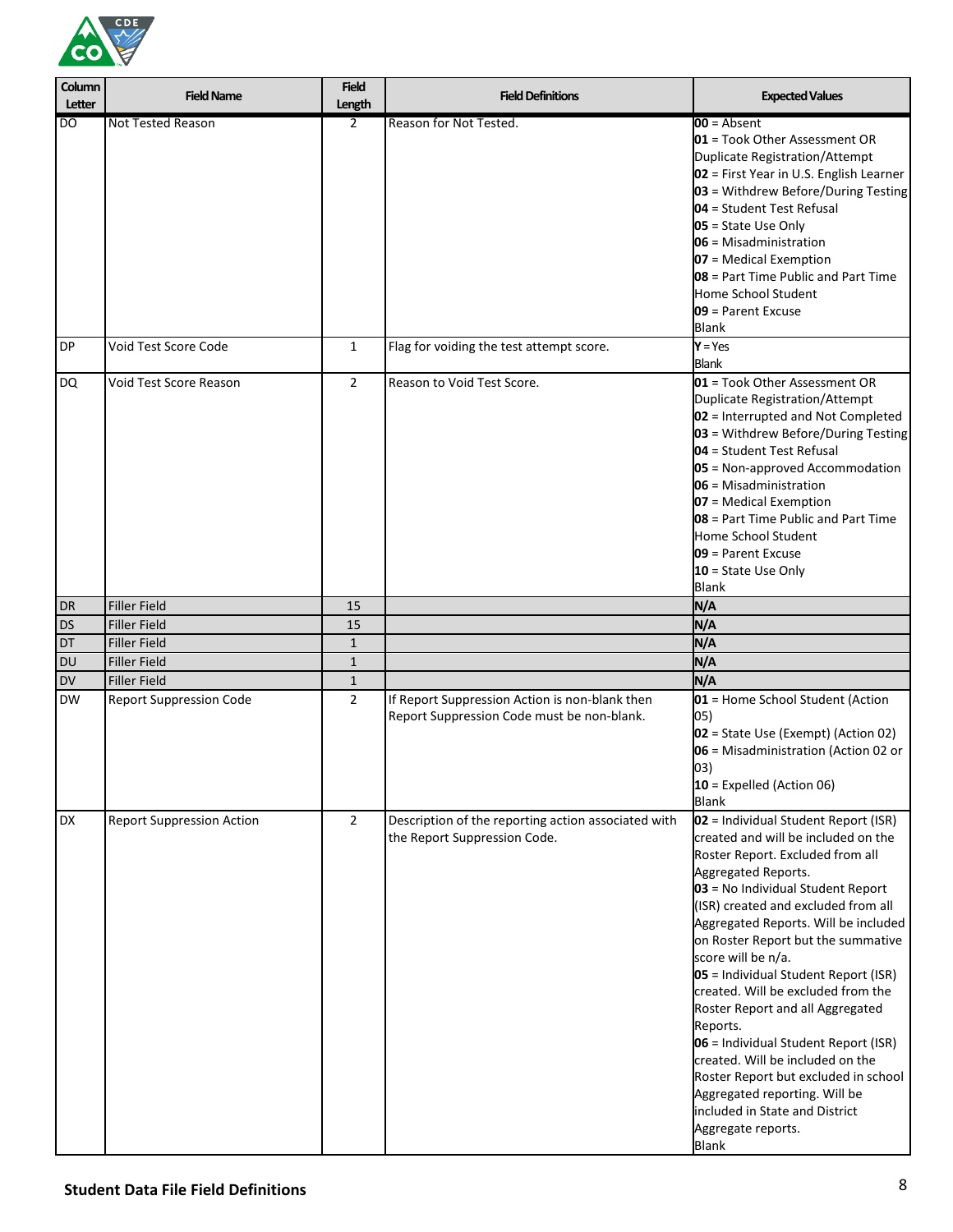

| Column<br>Letter | <b>Field Name</b>                | <b>Field</b><br>Length | <b>Field Definitions</b>                               | <b>Expected Values</b>                    |
|------------------|----------------------------------|------------------------|--------------------------------------------------------|-------------------------------------------|
| <b>DY</b>        | <b>Registration Create Date</b>  | 19                     | Date and time test registration was created.           | YYYY-MM-DDTHH:MM:SS<br>Blank              |
| DZ               | Filler                           | 19                     |                                                        | N/A                                       |
| EA               | Filler                           | 19                     |                                                        | N/A                                       |
| EB               | Filler                           | 19                     |                                                        | N/A                                       |
| EC               | Filler                           | 19                     |                                                        | N/A                                       |
| ED               | Filler                           | 19                     |                                                        | N/A                                       |
| EE               | Filler                           | 19                     |                                                        | N/A                                       |
| EF               | Filler                           | 19                     |                                                        | N/A                                       |
| EG               | Filler                           | 19                     |                                                        | N/A                                       |
| EH               | Assessment Year                  | 9                      |                                                        | 2016-2017                                 |
| EI               | <b>Assessment Grade</b>          | 8                      | Derived based on test code and used in aggregation     | Grade $4 =$ SS04A                         |
|                  |                                  |                        | in the data warehouse and in the first paragraph in    | Grade $5 = SC05A$                         |
|                  |                                  |                        | the ISR where it lists grade and subject.              | Grade 7 = SS07A                           |
|                  |                                  |                        |                                                        | Grade $8 = SCO8A$                         |
|                  |                                  |                        |                                                        | Grade 11 = SCHSA                          |
| EJ               | Subject                          | 35                     | Derived based on test code and used in the text of     | <b>Science</b>                            |
|                  |                                  |                        | the ISR and aggregation based on subject.              | <b>Social Studies</b>                     |
| EK               | <b>Federal Race Ethnicity</b>    | $\overline{2}$         | Derived from race and ethnicity fields.                | $01 =$ Native                             |
|                  |                                  |                        |                                                        | $02 = Asian$                              |
|                  |                                  |                        | Hispanic trumps all race fields. Example: If Hispanic  | $03 = Black$                              |
|                  |                                  |                        | and White are Yes only report Hispanic (04) in this    | $04 =$ Ethnicity                          |
|                  |                                  |                        | field                                                  | $05 = White$                              |
|                  |                                  |                        |                                                        | $06 =$ Islander                           |
|                  |                                  |                        | If more than one race (American Indian or Alaska       | $07 = Multiple$                           |
|                  |                                  |                        | Native, Asian, Black or African American, Native       | $00 = N/A$                                |
|                  |                                  |                        | Hawaiian or Other Pacific Islander, White, Two or      |                                           |
|                  |                                  |                        | More Races) is selected report 07 (Two or More         |                                           |
|                  |                                  |                        | Races).                                                |                                           |
|                  |                                  |                        |                                                        |                                           |
|                  |                                  |                        | If Ethnicity is not Hispanic and only one race is Yes, |                                           |
|                  |                                  |                        | report the race selected (01,02,03,05, 06 or 07)       |                                           |
| EL               | Period                           | 20                     | Administration                                         | <b>Spring</b>                             |
| EM               | <b>Testing Organization Type</b> | $\overline{2}$         |                                                        | $03 =$ School                             |
| EN               | <b>Testing District Name</b>     | 60                     | For Non Schools this field will be blank               | $A-Z$                                     |
|                  |                                  |                        |                                                        | $0 - 9$                                   |
|                  |                                  |                        |                                                        |                                           |
|                  |                                  |                        |                                                        | $\left( \right)$                          |
|                  |                                  |                        |                                                        | (Standard Apostrophe)                     |
|                  |                                  |                        |                                                        |                                           |
|                  |                                  |                        |                                                        |                                           |
|                  |                                  |                        |                                                        |                                           |
|                  |                                  |                        |                                                        |                                           |
|                  |                                  |                        |                                                        |                                           |
|                  |                                  |                        |                                                        | <b>Embedded spaces</b>                    |
|                  |                                  |                        |                                                        | <b>Blank</b>                              |
| EO               | <b>Testing School Name</b>       | 60                     |                                                        | $A-Z$                                     |
|                  |                                  |                        |                                                        | $0 - 9$                                   |
|                  |                                  |                        |                                                        |                                           |
|                  |                                  |                        |                                                        |                                           |
|                  |                                  |                        |                                                        | $\left( \right)$<br>(Standard Apostrophe) |
|                  |                                  |                        |                                                        |                                           |
|                  |                                  |                        |                                                        |                                           |
|                  |                                  |                        |                                                        |                                           |
|                  |                                  |                        |                                                        |                                           |
|                  |                                  |                        |                                                        |                                           |
|                  |                                  |                        |                                                        |                                           |
|                  |                                  |                        |                                                        | <b>Embedded spaces</b>                    |
|                  |                                  |                        |                                                        | <b>Blank</b>                              |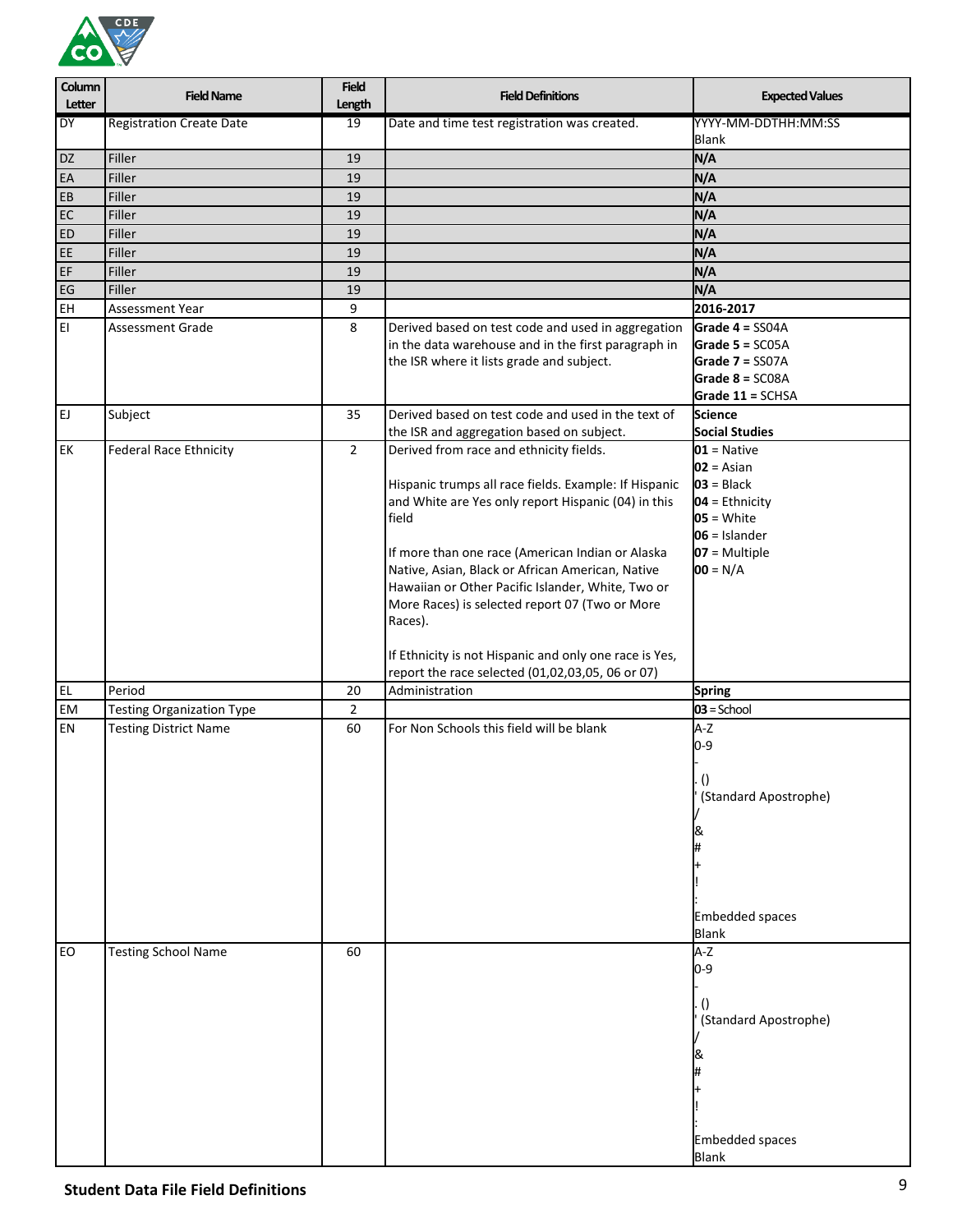

| Column<br>Letter       | <b>Field Name</b>                  | <b>Field</b><br>Length | <b>Field Definitions</b>                 | <b>Expected Values</b>   |
|------------------------|------------------------------------|------------------------|------------------------------------------|--------------------------|
| EP                     | Responsible Organization Code Type | $\overline{2}$         |                                          | $03 =$ School            |
| EQ                     | Responsible District Name          | 60                     | For Non Schools this field will be blank | $A-Z$                    |
|                        |                                    |                        |                                          | $0 - 9$                  |
|                        |                                    |                        |                                          |                          |
|                        |                                    |                        |                                          | $\left( \right)$         |
|                        |                                    |                        |                                          | (Standard Apostrophe)    |
|                        |                                    |                        |                                          |                          |
|                        |                                    |                        |                                          |                          |
|                        |                                    |                        |                                          |                          |
|                        |                                    |                        |                                          |                          |
|                        |                                    |                        |                                          |                          |
|                        |                                    |                        |                                          |                          |
|                        |                                    |                        |                                          | <b>Embedded spaces</b>   |
|                        |                                    |                        |                                          | <b>Blank</b>             |
| ER                     | Responsible School Name            | 60                     |                                          | $A-Z$                    |
|                        |                                    |                        |                                          | $0 - 9$                  |
|                        |                                    |                        |                                          |                          |
|                        |                                    |                        |                                          | $\left( \right)$         |
|                        |                                    |                        |                                          | (Standard Apostrophe)    |
|                        |                                    |                        |                                          |                          |
|                        |                                    |                        |                                          |                          |
|                        |                                    |                        |                                          |                          |
|                        |                                    |                        |                                          |                          |
|                        |                                    |                        |                                          |                          |
|                        |                                    |                        |                                          | <b>Embedded spaces</b>   |
|                        |                                    |                        |                                          | <b>Blank</b>             |
| ES                     | <b>IEP Assist Tech</b>             | $\mathbf{1}$           |                                          | $Y = Yes$                |
|                        |                                    |                        |                                          | $N = No$                 |
|                        |                                    |                        |                                          | <b>Blank</b>             |
| ET                     | <b>IEP Braille</b>                 | $\mathbf{1}$           |                                          | $Y = Yes$                |
|                        |                                    |                        |                                          | $N = No$                 |
|                        |                                    |                        |                                          | <b>Blank</b>             |
| EU                     | IEP Eye Gaze                       | $\mathbf 1$            |                                          | $Y = Yes$                |
|                        |                                    |                        |                                          | $N = No$                 |
|                        |                                    |                        |                                          | <b>Blank</b>             |
| ${\sf EV}$             | <b>IEP Mod Picture</b>             | $\mathbf 1$            |                                          | $Y = Yes$                |
|                        |                                    |                        |                                          | $N = No$                 |
|                        |                                    |                        |                                          | Blank                    |
| EW                     | IEP Objects                        | $\mathbf{1}$           |                                          | $Y = Yes$                |
|                        |                                    |                        |                                          | $N = No$                 |
|                        |                                    |                        |                                          | <b>Blank</b>             |
| EX                     | IEP Sign Language                  | $\mathbf 1$            |                                          | $Y = Yes$                |
|                        |                                    |                        |                                          | $N = No$<br><b>Blank</b> |
| EY                     | <b>IEP Trans Lang</b>              | $\mathbf{1}$           |                                          | $Y = Yes$                |
|                        |                                    |                        |                                          | $N = No$                 |
|                        |                                    |                        |                                          | <b>Blank</b>             |
| $\mathsf{E}\mathsf{Z}$ | IEP Accomm Other                   | $\mathbf 1$            |                                          | $Y = Yes$                |
|                        |                                    |                        |                                          | $N = No$                 |
|                        |                                    |                        |                                          | <b>Blank</b>             |
| ${\sf FA}$             | <b>Assist Tech</b>                 | $\mathbf{1}$           |                                          | $Y = Yes$                |
|                        |                                    |                        |                                          | $N = No$                 |
|                        |                                    |                        |                                          | <b>Blank</b>             |
| ${\sf FB}$             | <b>Braille</b>                     | $\mathbf{1}$           |                                          | $Y = Yes$                |
|                        |                                    |                        |                                          | $N = No$                 |
|                        |                                    |                        |                                          | <b>Blank</b>             |
| ${\sf FC}$             | Eye Gaze                           | $\mathbf{1}$           |                                          | $Y = Yes$                |
|                        |                                    |                        |                                          | $N = No$                 |
|                        |                                    |                        |                                          | <b>Blank</b>             |